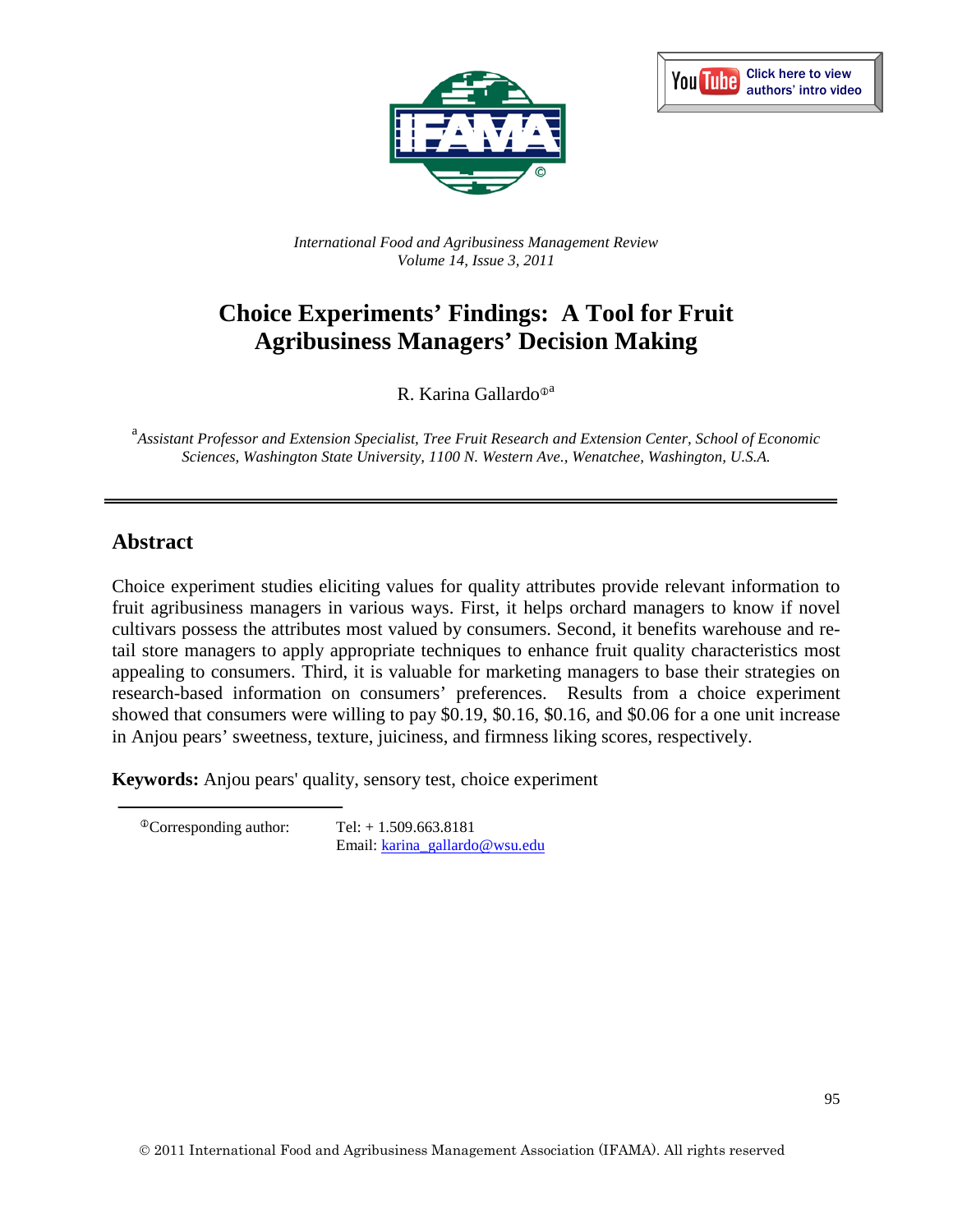### **Introduction**

To ensure the economic sustainability of the U.S. fruit industry, it is important to provide a consistent supply of fruit with optimal quality. This task needs to be carried out on multiple fronts, including improved genetics, postharvest handling, and marketing. In this context, choice experiments eliciting values for optimal quality attributes provide relevant information to agribusiness managers. First, these studies help reduce the uncertainties about commercial success of new varieties. Second, they guide warehouse and retail store managers on what postharvest methods to apply in order to maintain and enhance quality characteristics most preferred by consumers. Third, they guide marketing managers in formulating strategies based on research-based information on consumers' preferences.

This manuscript presents an empirical application on the relevance of choice experiment findings to the Anjou pear industry. Agribusiness managers understand that innovation is important for the long term viability of an enterprise. In the case of the pear industry, at the orchard level, innovation implies removing and replanting existing orchards with new systems that could be a different variety, training system, or some combination of these. Orchard managers need to take into consideration numerous risks including uncertainty if new variety would be commercially successful, ability to manage new horticultural systems, loss of cash income until new planting reaches mature yields, among others (White 2002, 2). Consequently, information on the potential commercial viability of new varieties alleviates some of the uncertainties managers face. That is, managers would faces less uncertainty if they know that the breeding program originating the new variety used a consumer feedback routine on preference and value. This adds to the concept of market driven horticulture, a strategy in which managerial decisions are based on information elicited from consumers rather than from the inside business only (Jaeger and Harker 2005, 2520).

Moreover, choice experiment studies can provide warehouse and retailer store managers, with information on the gains they could realize if postharvest methods aimed to enhance and maintain pear quality characteristics are applied appropriately. Typically, warehouse managers select fruit according to its quality condition when arriving at their facilities. The idea is to pack and store, in controlled or regular atmosphere, pears with optimal characteristics that are believed to preserve its quality attributes throughout the marketing season. However, pears do not always meet such requirements in a uniform fashion, and quality consistency of the fruit being packed is often jeopardized. To avoid losses when handling and guarantee an extended shelf-life, retailers are increasingly demanding pears immediately after harvest despite the fact that this fruit is not fully ripe. Unripe fruit does not possess the characteristics more appealing to consumers. One alternative is to treat pears with ethylene, a natural occurring hormone. Ethylene application or conditioning permits some control over ripening, making possible the supply of fruit with consistent quality.

The Pear Bureau Northwest reports that conditioning is becoming a popular practice across warehouses and retailers in the U.S. Indeed, about 38 percent of Anjou pears and 15 percent of Bartlett pears produced in the U.S. Pacific Northwest are being conditioned. Moreover, there is evidence indicating increased sales of about 25 to 50 percent for retailers starting a conditioning program in the first year (Moffitt 2011). Consequently, warehouse and retail store managers face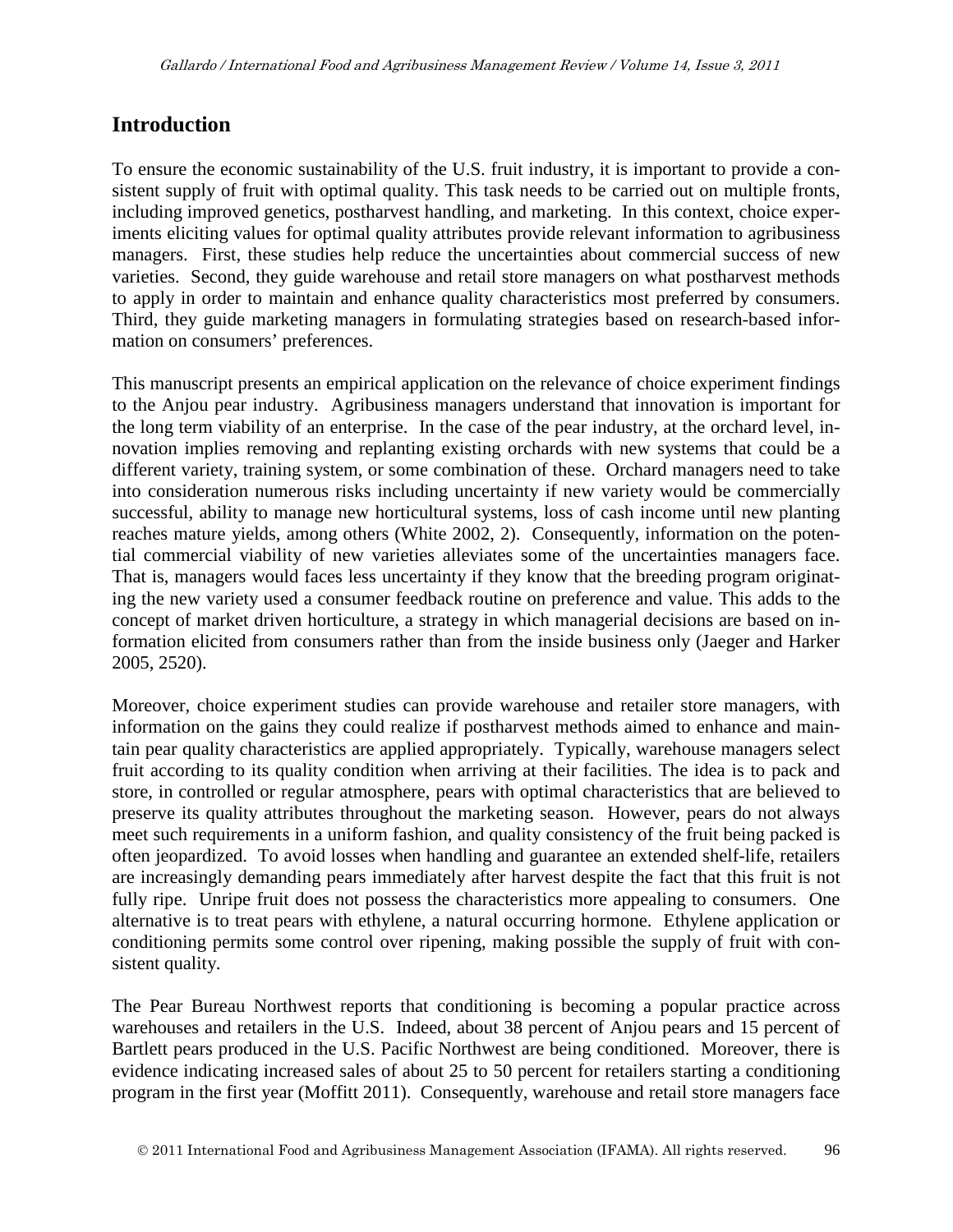the decision whether or not to implement conditioning at their facilities. For warehouse managers, a piece of information to take into consideration is the estimated cost of conditioning. Zhang et al. (2004, 117) report that conditioning at the warehouse using a rented trailer costs about \$0.004/lb. The benefit of conditioning pears at the warehouse is that process' parameters (temperature and time) are customized for pears only. Yet, there are some limitations, like less control when handling the fruit in transit. Nonetheless, anecdotal evidence suggests that benefits are greater than losses (or shrink) as pear damage at the retailer shelf is decreased because consumers do not over manipulate the fruit when checking for ripeness (the guess work). Also, selling ripe fruit implies an increase in the velocity of sales (Morgan, 2011, 62). Conditioning can also happen at the retailers' warehouses. Here, there is more control on handling fruit. However, typically, these warehouses ripe other fruits (e.g., bananas, tomatoes, avocados), and process' equipment and parameters are not necessarily tailored for pears (Moffitt, 2011). In sum, to minimize shrink when handling ripe fruit retailers shall find the right length of time to keep the fruit on display. This means balancing between selling the fruit too early when taste is not at its premium or too late when fruit is starting to soften and spoil. Retailers shall also find ways to increase consumers' awareness of ripe fruit (Morgan, 2011, 60).

Choice experiment studies are useful for fruit marketing managers, who are in constant search of consumers' feedback to guide their promotion and selling strategies. Relevant to marketing, choice experiment is one of the most popular marketing research tools, used in thousands of applications in both academia and business. Lusk and Schroeder (2004, 467) observe that such popularity is based on three factors. First, it allows the simultaneous valuation of numerous attributes. Second, it is consistent with consumer demand theory indicating that consumers derive utility from consuming a good from its attributes rather than from the good itself. Third, choice experiment frames questions in a way closely resembling a true purchase situation. However, the validity of choice experiment studies has recently been under scrutiny. Most concerns revolve around hypothetical biases or inconsistencies with situations involving experimental settings instead of actual settings and lack of monetary commitments instead of real money in line (List and Gallet 2001, 41, Lusk et al. 2008, 487, and Chang et al. 2009, 518). Carlsson and Martinsson (2001, 188) and Lusk and Schroeder (2004, 480) indicate no major differences in willingness-to-pay across hypothetical and non-hypothetical settings. Also supportive is Yue and Tong (2009, 370) who argue that the use of real products in a value elicitation experiment helps reduce hypothetical biases. Furthermore, McCluskey et al. (2007, 229) support the view that consumers' subjective evaluation of quality based on taste has a higher predictive ability than objective tests from instrumental measurements.

The purpose of this study is to enhance the understanding of how choice experiment studies' findings can be useful to fruit agribusiness managers. This manuscript is focused on WTP for Anjou pears targeted quality characteristics. Specific objectives include: (1) Eliciting consumers' WTP for Anjou pears' sweetness, juiciness, firmness, texture and ripeness (days to wait until fully ripe). (2) Estimate the potential effects of using different postharvest treatments (conditioning protocols) on Anjou pears' market share. It is hoped that these findings will induce industry actors and researchers in related disciplines to focus their efforts in enhancing sensory characteristics likely to increase Anjou pears' commercial viability.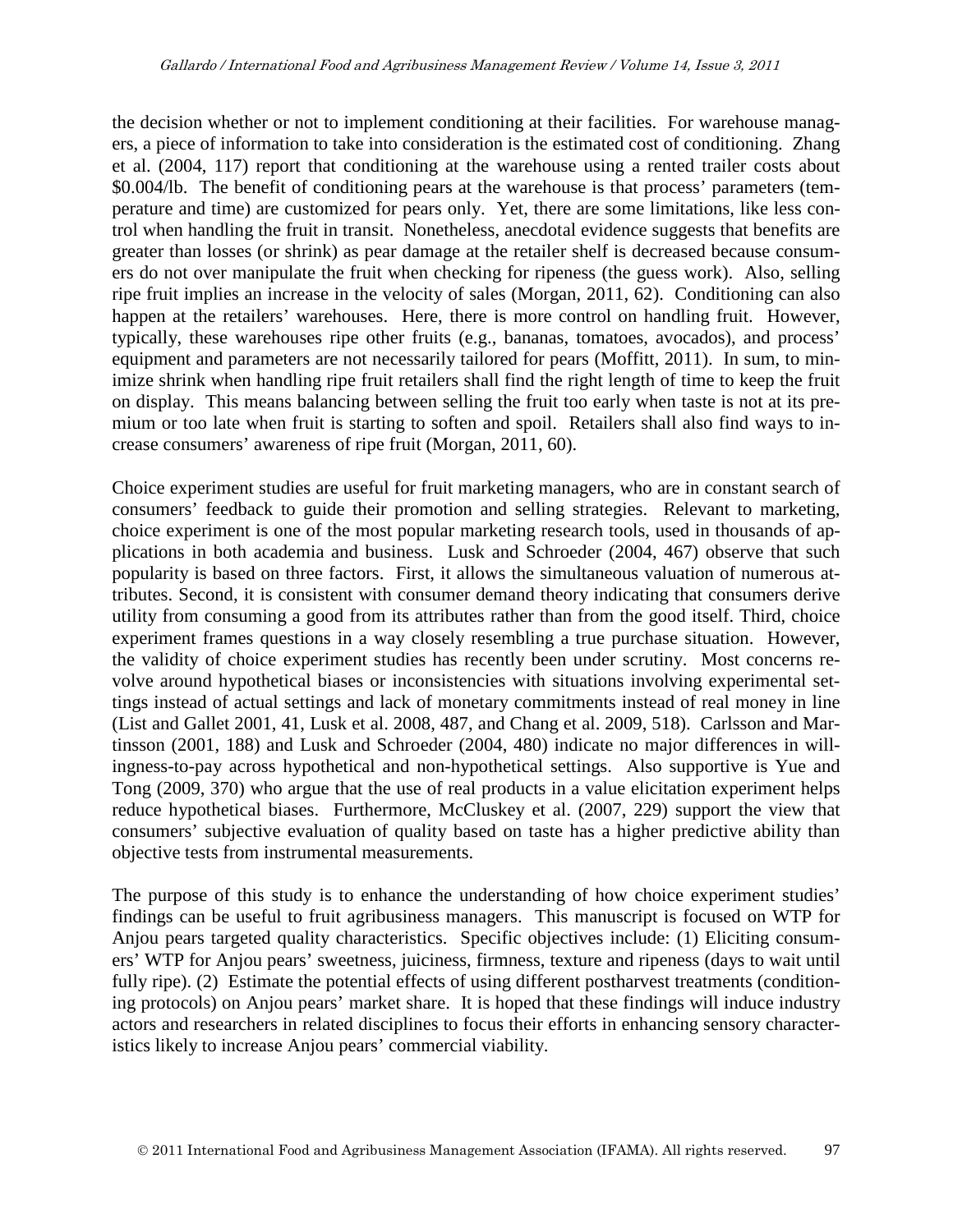A few WTP studies have been conducted to elicit values for pear quality characteristics (Gamble et al., 2006, 38; Combris et al., 2007, 465; Zhang et al. 2010, 105; and Gallardo et al. 2011, 452). Gamble et al. (2006, 38) conducted a conjoint analysis to evaluate consumers values for appearance of novel pears in Australia and New Zealand. Combris et al. (2007, 465) conducted an experimental auction to measure the effect of sanitary information, labels, and taste on the willingness-to-pay for Rocha pears in Portugal. They found that consumers were willing to pay 0.35 Euros/kg more for pears with 14  $\textdegree$ Brix compared to pears with 11  $\textdegree$ Brix; despite the fact that pears with 14 °Brix displayed no food safety guarantee. The present study is similar to Zhang et al. (2010, 105) who estimated WTP for ethylene-induced quality in Anjou pears. They found that consumers were willing to pay \$0.25/lb more for pears with higher liking scores resulting from ethylene treatment applied to pears at the beginning of the marketing season. This study differs from Zhang et al. in the primary objective and the methodology used. In this study, the goal is to measure the WTP for each quality attribute, regardless of the postharvest treatments applied. In relation to the methodology, here a choice experiment approach is used instead of contingent valuation. Another similar study is Gallardo et al. (2011, 452). They also investigated the effects of ethylene treatments on consumers' WTP for Anjou pears. Here, treatments were applied to pears at the mid and end of the marketing season, hence the experimental design was different to the one used in this manuscript. Gallardo et al. found that consumers were willing to pay in between \$0.20-\$0.24/kg for a one unit increase in °Brix and willing to discount in between \$0.15-\$0.37/kg for a one unit increase in firmness measured in N. Again, this study differs on the experimental design and the primary objective (here we want to elicit values for quality characteristics regardless of the postharvest treatments applied).

Regarding the importance of studying Anjou pears, note that they are a popular pear variety grown in the U.S. Pacific Northwest. Between 2003 and 2008, Anjou pears represented, on average, 23 percent of all pears produced in the U.S. The average production is approximately 2.2 million metric tons per year with an estimated value of USD \$185 million (Washington Growers Clearing House 2010 and United States Department of Agriculture National Agriculture Statistics Service 2010).

### **Methodology**

#### *Data*

This study utilized data from a choice experiment questionnaire conducted during a sensory test at the Food Innovation Center in Portland, Oregon in October 2008. Recruitment of participants for each test consisted of sending an online screening questionnaire to about 5,000 consumers in the Portland metropolitan area. Individuals were asked about their willingness to participate in the pear taste test. Of those who completed the screening questionnaire, a sample of 120 consumers were recruited and offered a \$25 incentive for their participation.

Prior to the sensory test, researchers provided individuals with a brief set of instructions on how to complete the test and questionnaire. Each participant was asked to taste four pear samples under different conditioning protocols. Pear samples used in the sensory test were harvested from a single orchard in mid-September 2008 and placed at room temperature (72°F) for 24 hours prior to cold storage (33°F). Then they were moved to a conditioning room and held at 65°F to 74°F, and one of conditioning treatments was applied to each test group: two, four, or six days with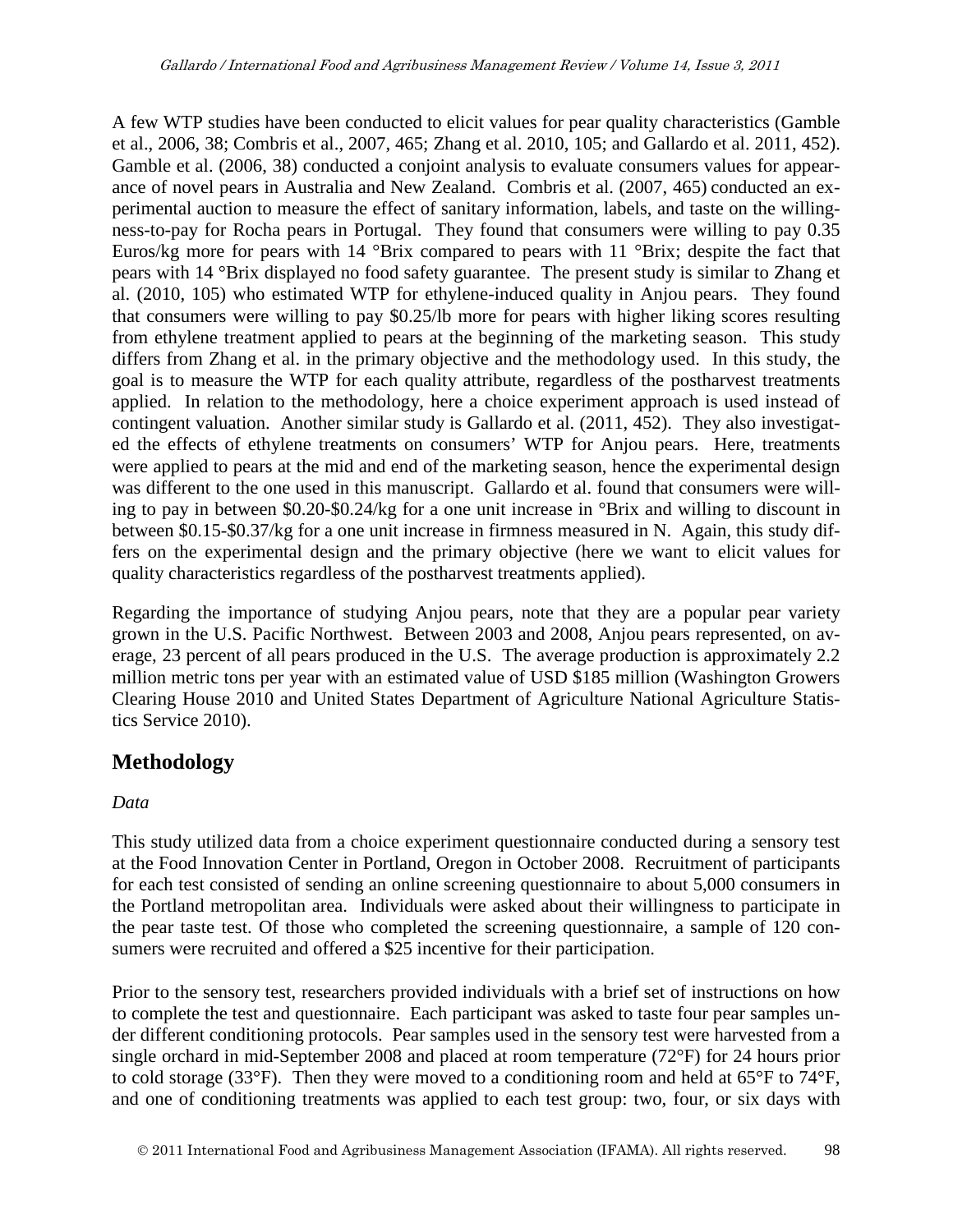ethylene or no ethylene exposure. Following the treatment, fruit was kept in cold storage (33°F) to simulate transit. Before the taste test, one half of each sample was tested for firmness by using a Fruit Texture Analyzer penetrometer and soluble solids concentration (a proxy measurement for sweetness) using a refractometer. After tasting each sample, participants were asked to respond a questionnaire. Questions included ratings for the pear samples tasted, respondents' demographics, fruit shopping habits, and the choice experiment questions. Out of the 120 completed questionnaires, 4 were ineligible yielding 116 usable questionnaires.

Compared with the demographics of Portland's population, the sample in this study overrepresented individuals aged 45-64, female, white, and with 4-year and advanced college degrees (United States Census Bureau 2000) (Table 1). This sample population is reasonably representative of the pear consumer profile described by the Pear Bureau Northwest: 75% to 80% female, white, 35-65 years of age, and post-secondary education (Moffitt, 2002).

|                                    | October 2008   | <b>US Census Portland</b>    |  |
|------------------------------------|----------------|------------------------------|--|
| <b>Demographics</b>                | $N = 120$      | Pop=529,121<br>$\frac{6}{9}$ |  |
|                                    | $\frac{6}{9}$  |                              |  |
| Age                                |                |                              |  |
| Under 24                           | 6.0            | 31.4                         |  |
| 25-34                              | 27.2           | 18.3                         |  |
| $35 - 44$                          | 19.5           | 16.4                         |  |
| 45-54                              | 23.8           | 14.8                         |  |
| 55-64                              | 19.3           | 7.6                          |  |
| Older than 65                      | 4.3            | 11.5                         |  |
| Gender                             |                |                              |  |
| Male                               | 22.1           | 49.4                         |  |
| Female                             | 77.9           | 50.6                         |  |
| Ethnicity                          |                |                              |  |
| American Indian, Alaska Native     | 0.9            | 1.1                          |  |
| Asian, Asian American              | 3.4            | 6.3                          |  |
| Black, African American            | $\overline{0}$ | 6.6                          |  |
| Hispanic, Latin American           | 2.6            | 6.8                          |  |
| White                              | 90.6           | 77.9                         |  |
| Other                              | 0.9            | 1.3                          |  |
| Decline to respond                 | 1.7            |                              |  |
| Education                          |                |                              |  |
| High school graduate               | $\Omega$       | 22.2                         |  |
| 2 year college or technical degree | 31.3           | 30.8                         |  |
| 4 year college                     | 40.0           | 21.3                         |  |
| Advance college degree             | 28.7           | 11.4                         |  |

**Table 1.** Comparison between Portland Population and Respondents Demographics - Summary Statistics

#### *Choice Experiment Design*

The choice experiment included eight hypothetical purchasing scenarios, each mimicked a situation in which an individual would choose to buy one pound of Anjou pears from a set of two options (A and B) each with a different combination of given ratings for sweetness, juiciness, firm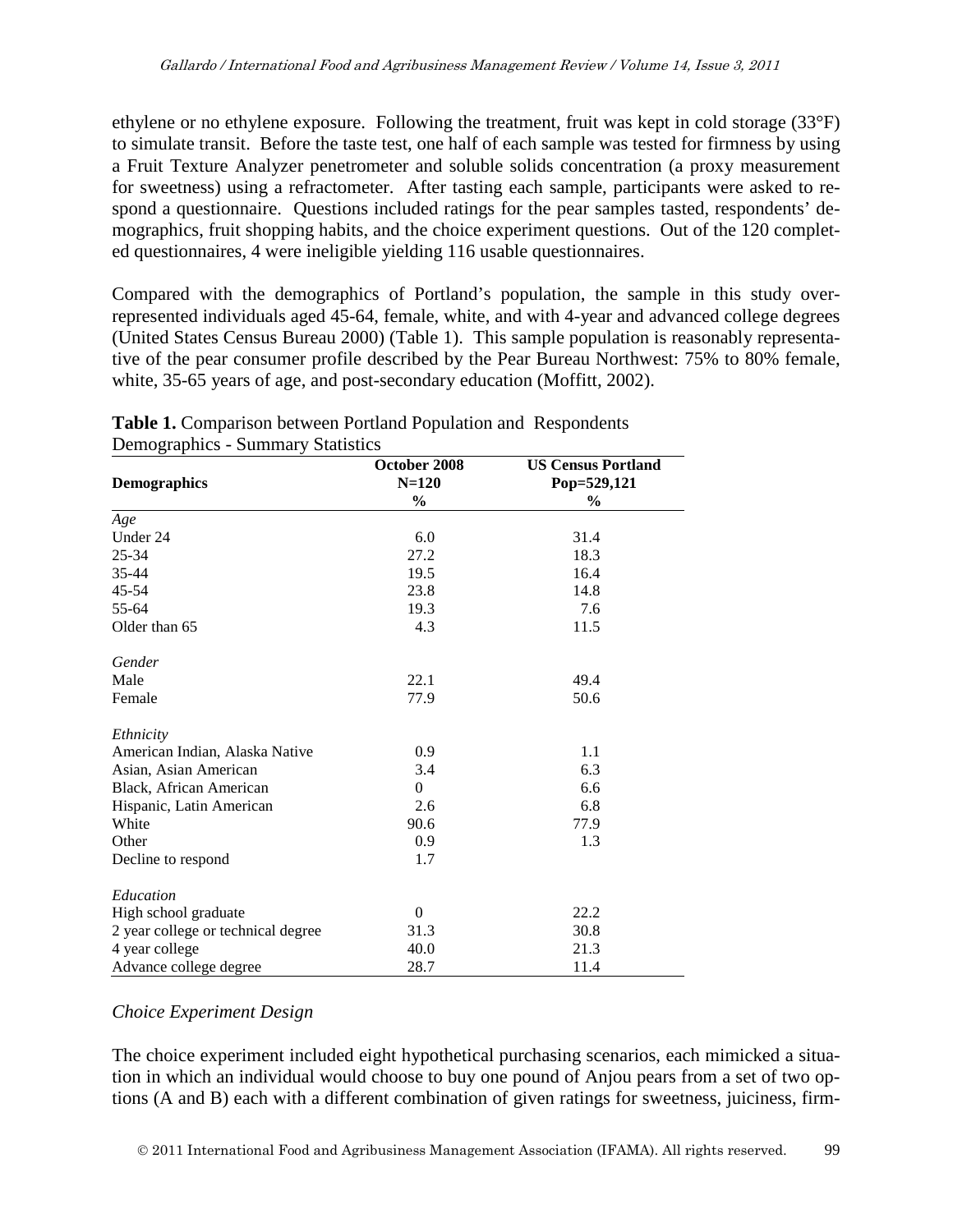ness, texture, ripeness, and price. If neither of the options was of interest, respondents were given a third option to choose none of the alternatives presented. The experimental design for the ques-tionnaire included three given rating levels: 2, 5, and 8 (based on a 9-point hedonic scale)<sup>[1](#page-0-0)</sup> for the attributes sweetness, juiciness, firmness, and texture. Ripeness levels were categorized as one of three time periods needed to wait until fully ripe: ready to eat, wait 2-4 days to eat, or wait 7-10 days to eat. Each attribute combination was matched with two levels of prices (\$1.09 /lb and \$1.99 /lb). These prices were consistent with Portland grocery store prices for the first week of October 2008 (Figure 1).

#### **Question #1**

|                               | <b>Option A</b>                                                       | <b>Option B</b>                                                        | <b>Option C</b> |
|-------------------------------|-----------------------------------------------------------------------|------------------------------------------------------------------------|-----------------|
| <b>Sweetness</b>              | Rate 2<br>Using a 1-9 Scale where<br>$l = not$ sweet, 9=ideally sweet | Rated 8<br>Using a 1-9 Scale where<br>$l = not$ sweet, 9=ideally sweet |                 |
| Juiciness                     | Rate 2<br>Using a 1-9 Scale where<br>$1 = not$ juicy, 9=ideally juicy | Rated 2<br>Using a 1-9 Scale where<br>$1 = not$ juicy, 9=ideally juicy |                 |
| Firmness                      | Rate 2<br>Using a 1-9 Scale where<br>$1 =$ hard, $9 =$ soft           | Rated 8<br>Using a 1-9 Scale where<br>$l = hard, 9 = soft$             | Neither of them |
| Texture                       | Rate 8<br>Using a 1-9 Scale where<br>$1 =$ mealy, 9=buttery           | Rate 5<br>Using a 1-9 Scale where<br>$l =$ mealy, 9=buttery            |                 |
| Ripeness                      | Will take 1 to 2 days to<br>become fully ripe                         | Ready to eat                                                           |                 |
| Price per pound (\$/lb)       | \$1.09/b                                                              | \$1.99/lb                                                              |                 |
| I would BUY<br>Check only one |                                                                       |                                                                        |                 |

*If you chose Option C, please tell us why:* 

#### **Figure 1.** Example of Choice Experiment Question

A factorial design was considered to create random combinations of given attributes, levels, and prices. This design is commonly used because it guarantees equal frequency of rating levels, no correlation between ratings and prices, minimization of invariant rating levels within a scenario, and balance in the probability of choosing an alternative within a scenario (Louviere et al. 2001, 85). There were five attributes each varied at three levels, and a price attribute varied at two

<span id="page-5-0"></span><sup>&</sup>lt;sup>1</sup> Note that for sweetness we used the scale 1=not sweet, 9=ideally sweet, similar for juiciness. Our intention by using this scale was to get a "definition" of the ideal pear characteristics in terms of sweetness and juiciness, and later compare these values with refractometer measurements. However, comparisons were not to assess how well consumers predicted sweetness levels, rather, our intention was to observe what levels of SSC were considered as ideal. We noted that if we used an intensity scale (1=not sweet, 9=extremely sweet) and a like scale (1=extremely dislike, 9=extremely like) we could get a better correlation with the refractometer and a good idea of what consumers actually consider as ideally sweet or juicy. We acknowledge that the scale we used is not common in sensory analysis. Later in the manuscript, when we discuss the lack of correlation between refractometer measurement and sensory ratings, we hypothesize that the use of this scale could partially explain this lack of correlation.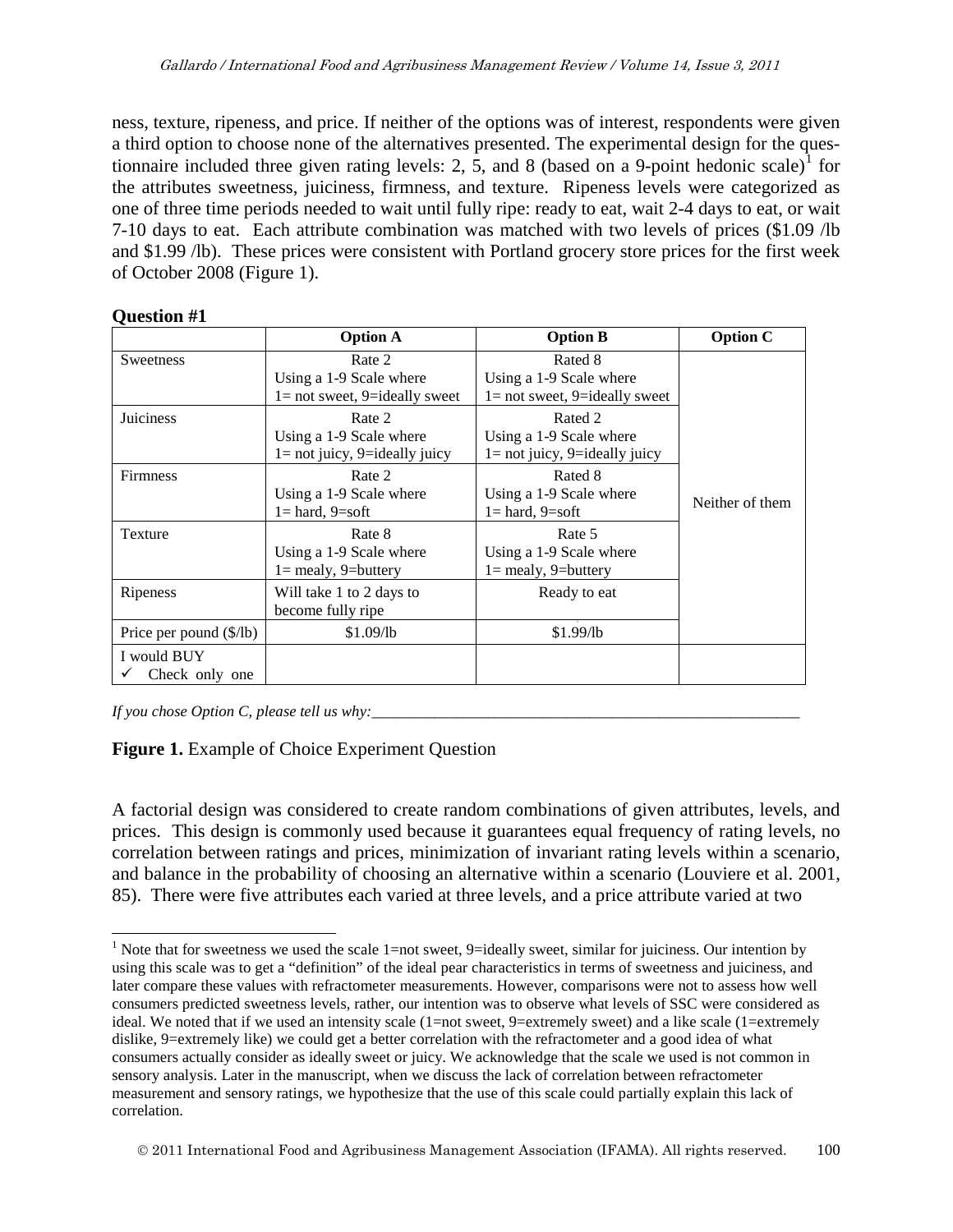levels. This means that there were  $3<sup>5</sup>$  x 2 = 486 possible descriptors that could be created, for individuals to respond. Obviously, this is not a reasonable option, thus a main effects fractional factorial design was used. The latter design yielded 32 scenarios. Yet, it was felt that 32 was too lengthy for respondents, so 4 questionnaire versions were created, each with 8 scenarios randomly assigned to participants.

#### *Statistical Model*

Choice experiments are based on the random utility theory stating that the utility derived from consuming a good has two components: a systematic component given by the good's attributes and a random component given by all factors not directly measurable. The random utility for individual *i* choosing alternative *j* is defined by,

$$
(1) \tU_{ij} = V_{ij} + \varepsilon_{ij}
$$

where  $V_{ij}$  and  $\varepsilon_{ij}$  are the deterministic and random components, respectively. Moreover,  $\varepsilon_{ij}$  is distributed independently extreme value with variance  $(\theta_j \pi)^2/6$ . In this study,  $V_{ij}$  is represented by,

(2) 
$$
V_{ij} = ASC_j + \alpha_1 \text{Sweetness}_{ij} + \alpha_2 \text{Juiciness}_{ij} + \alpha_3 \text{Firmness}_{ij} + \alpha_4 \text{Firmness}_{ij}^2 + \alpha_5 \text{Texture}_{ij} + \alpha_6 \text{Ripeness}_{ij} + \beta \text{Price}_{ij}
$$

where  $ASC<sub>j</sub>$  is the alternative specific constant representing the utility provided by option *j* not explained by rating variations (*j*=option A, option B);  $\alpha_I$  to  $\alpha_6$  represent the marginal utility of the ratings for sweetness, juiciness, firmness, firmness<sup>2</sup>, texture, and ripeness, respectively; *Sweetnessij*, *Juicinessij*, *Firmnessij*, *Firmness<sup>2</sup> ij, Textureij*, *Ripenessij*, represent the ratings for sweetness, juiciness, firmness, firmness<sup>2</sup>, texture, and ripeness as presented in option *j* to individual *i*;  $\beta$  is the marginal utility of price; and *Price<sub>ij</sub>* is the price presented in option *j* to individual *i*.

About the model specification, different from the other quality attributes, firmness is not treated as linear but as quadratic. This means that respondents' utility will not increase linearly as pears become softer. This specification is aligned with the rating setting in the choice experiment (i.e., firmness ratings were set at "one" if pear was found hard and "nine" if soft). In relation to ripeness, note that choice experiments allow an evaluation of both production and demand side effects. From a production perspective, quality attributes included in this specification are correlated with ripeness. In fact, ripe fruit is likely to be sweeter, softer, and have a more buttery texture when compared to unripe fruit. However, this experiment aims to measure a demand side effect. That is, investigate what consumers want. A consumer may want to have a ripe fruit that is not soft or not sweet, although theoretically impossible from a production perspective. An extreme example to illustrate this issue is when researchers investigate consumers' choices for high quality products offered at low prices. Typically, prices are higher when the quality is higher. However, it is always possible to evaluate consumers' choices in a situation where quality is high and the price is low, or vice versa.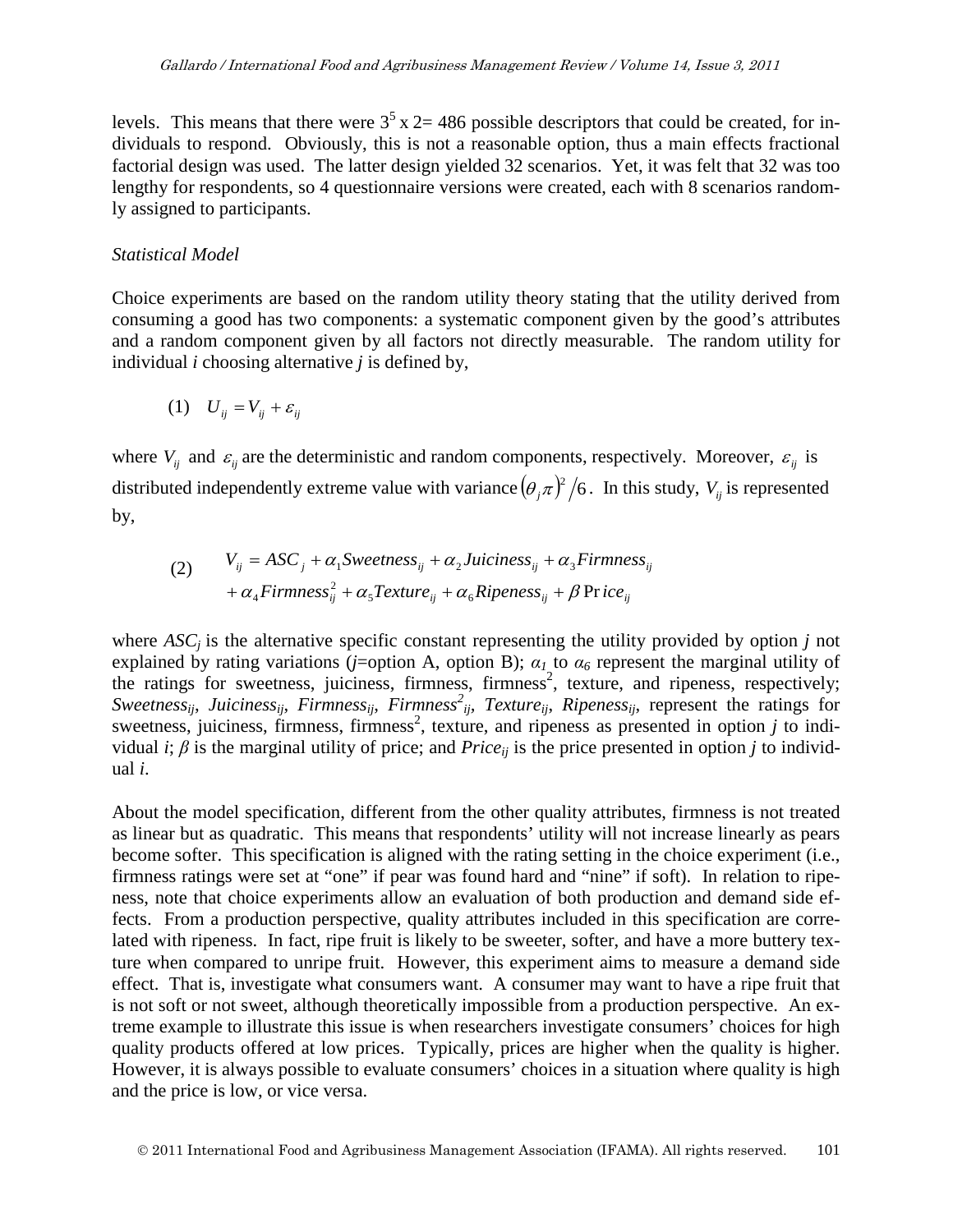To estimate the model coefficients, this study used the heteroskedastic extreme value (HEV) model. Typically, practitioners use the conditional logit model, because of its simplicity. Yet, it exhibits two main restrictive assumptions. First, it assumes independence of irrelevant alternatives (IIA), meaning that no matter what options are presented to the respondent his/her choice will remain invariant. The other restrictive assumption is that variance of unobserved factors are assumed to be constant across alternatives. Results from a Hausman specification test to check for IIA show that, in fact, this assumption holds for this particular setting ( $\chi^2$ =12.18 and p=0.143). However, a test for homoscedasticity shows that variance error terms differ across alternatives ( $\chi^2$  =11.83 and p=0.002). Hence, the HEV model was used. In this application, the variance of one alternative is normalized to 1, so that the variances for the other alternatives are estimated relative to the normalized one. Bhat (1995, 474) shows that the probability that individual *i* chooses option *j* is given by,

(3) 
$$
P_{ij} = \int \left[ \prod_{j \neq k} \exp\left(-\exp\left(-V_{ij} - V_{ik} + \theta_i w\right)/\theta_j\right) f\left(\varepsilon_{ij}\right) dw \right]
$$

where  $w = \varepsilon_j / \theta_j$ , and  $\theta_j$  is a scale parameter for the *jth* alternative. Coefficients are calculated in SAS® software using quadrature methods.

#### **Results and Discussion**

This section presents and discusses model estimates, WTP, market share and results' validation. About model estimates, the negative sign of the alternative specific constants<sup>[2](#page-5-0)</sup> (option A and option B), indicates respondents' unwillingness to choose a pear purchase scenario unless it possesses certain quality characteristics. The marginal utility of price is statistically significant and negative, indicating that as price increases, an individual's utility decreases. Also, the marginal utility for the sweetness, juiciness, and texture ratings are all statistically significant and positive, meaning that individuals prefer sweet, juicy, and buttery pears. Firmness increases at a decreasing rate. Indeed, after reaching a maximum rating of 5.81 (in the 1-9 scale, 1=hard, 9=soft), preference for firmness decreases. Ripeness was not significant, indicating that individuals do not show great concern for the amount of time needed to wait for fully ripe pears as long as expectations for other quality characteristics included in this experiment are fulfilled. Not surprisingly coefficient estimates for the scale parameters for options A and B are statistically significant, indicating that error variances across alternatives are not constant.

<span id="page-7-0"></span><sup>&</sup>lt;sup>2</sup> We included in the model ASCs for each option rather than one ASC for the "none" option. By doing this, the model provides more information about preferences for each option. Note that probability of choice for Option B is slightly larger than Option A. Although our fractional factorial experimental design aimed to keep the probabilities of choosing alternatives as similar as possible, we found differences across option A and option B. Results from a Ttest show that Option B had statistically significant larger mean values for sweetness, firmness, and prices. Although having larger values for the latter two attributes will imply a lower probability of choice, respondents seem to prefer the option with higher values for sweetness.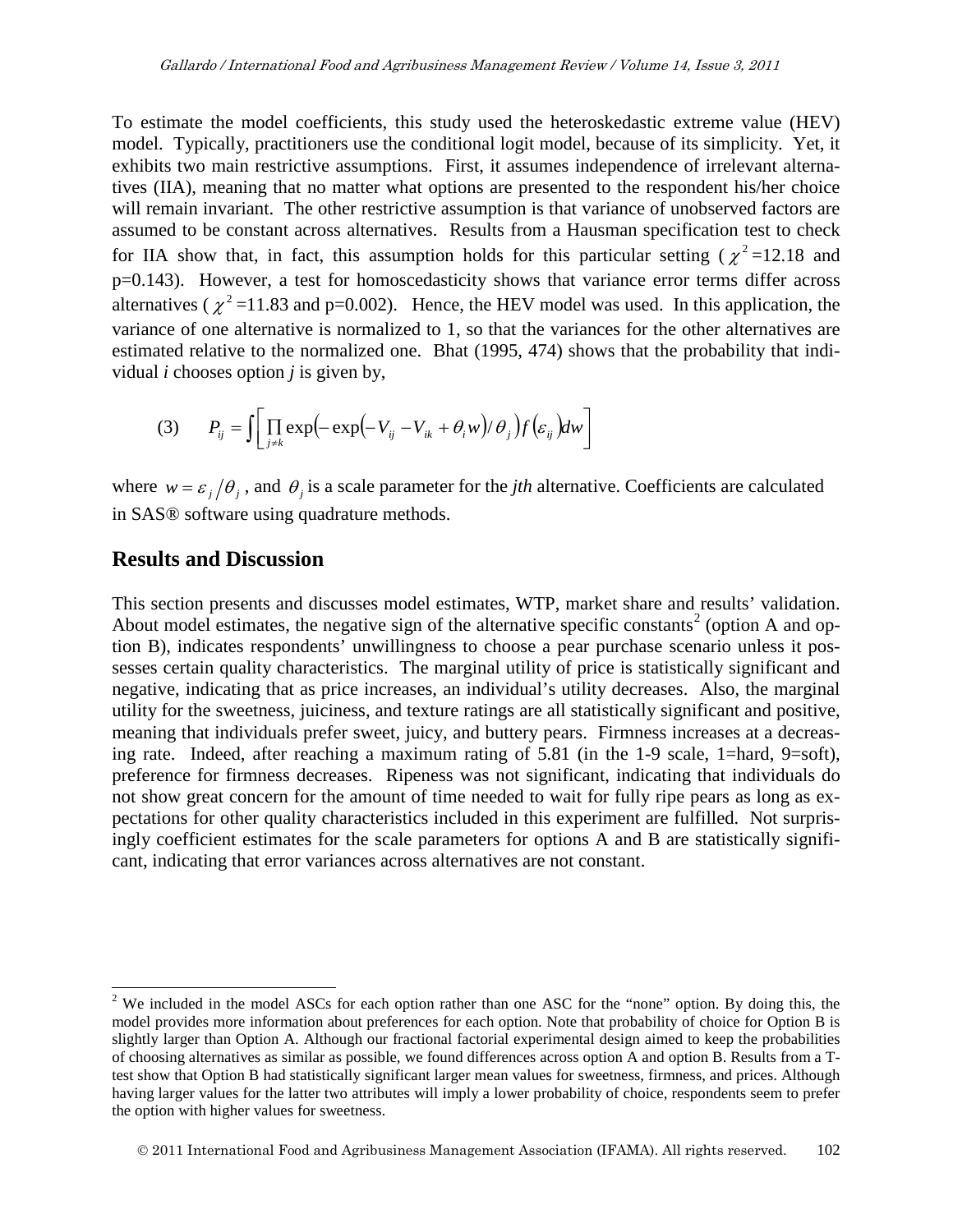| <b>Variable</b>    | <b>Parameter</b> | <b>Standard</b> |
|--------------------|------------------|-----------------|
|                    | <b>Estimate</b>  | Error           |
| ASC A <sup>a</sup> | $-2.432*^{b}$    | 0.329           |
| ASC B              | $-2.043*$        | 0.355           |
| Price              | $-0.990*$        | 0.176           |
| Sweetness          | $0.190*$         | 0.024           |
| <b>Firmness</b>    | $0.418*$         | 0.111           |
| Firmness squared   | $-0.036*$        | 0.010           |
| Juiciness          | $0.162*$         | 0.028           |
| Texture            | $0.157*$         | 0.034           |
| Ripeness           | 0.036            | 0.044           |
| Scale parameter B  | $1.511*$         | 0.280           |
| Scale parameter C  | $2.081*$         | 0.660           |

**Table 2.** Parameter Estimates for Anjou Pear Quality Attributes – HEV Model

Number of Observations: 928, Log likelihood: -780.04, Akaike Information Criterion: 1582<br><sup>a</sup> ASC means alternative specific constant

<sup>b\*</sup> Significance at the 5% level

#### *Validation of Results*

We investigated the reliability of the choice experiment estimates by using a holdout sample test, following the methodology used by Haener et al. (2001, 636). First, the dataset was randomly divided into an estimation sample and a holdout sample. Parameters were estimated for the estimation sample. To assure reliability, the prediction test was repeated for the remaining models and holdout samples generated from 116 random draws from the dataset, or by deleting observations for one individual for each replication (there were 116 usable responses).

The percentage of correctly predicted choices was calculated by comparing each repetition outcome with actual respondents' choice. Results indicate that the model predicted correctly respondents' choice 56.8% of the time. Note that with the three options provided, to select A, B and none, a model of pure chance would correctly predict outcomes only 33% of the times. The holdout sample test thus reveals that our model results are reasonably robust.

#### *Willingness-to-Pay*

Willingness-to-pay (WTP) depicts the amount of money the individual would have to give up to be indifferent towards a one-unit increase in the quality attribute. This statistic is obtained by:

(4) 
$$
WTP = -\frac{Attribute_m}{Price}
$$

where "Attribute" is the parameter estimate for the rating of attribute *m*, *m*=sweetness, juiciness, texture, firmness and ripeness, and "Price" is the parameter estimate for price.

WTP can also be calculated as the amount of money an individual would have to give up to be indifferent between two attribute levels, for example between rating 2 and rating 5. This time, the estimation follows: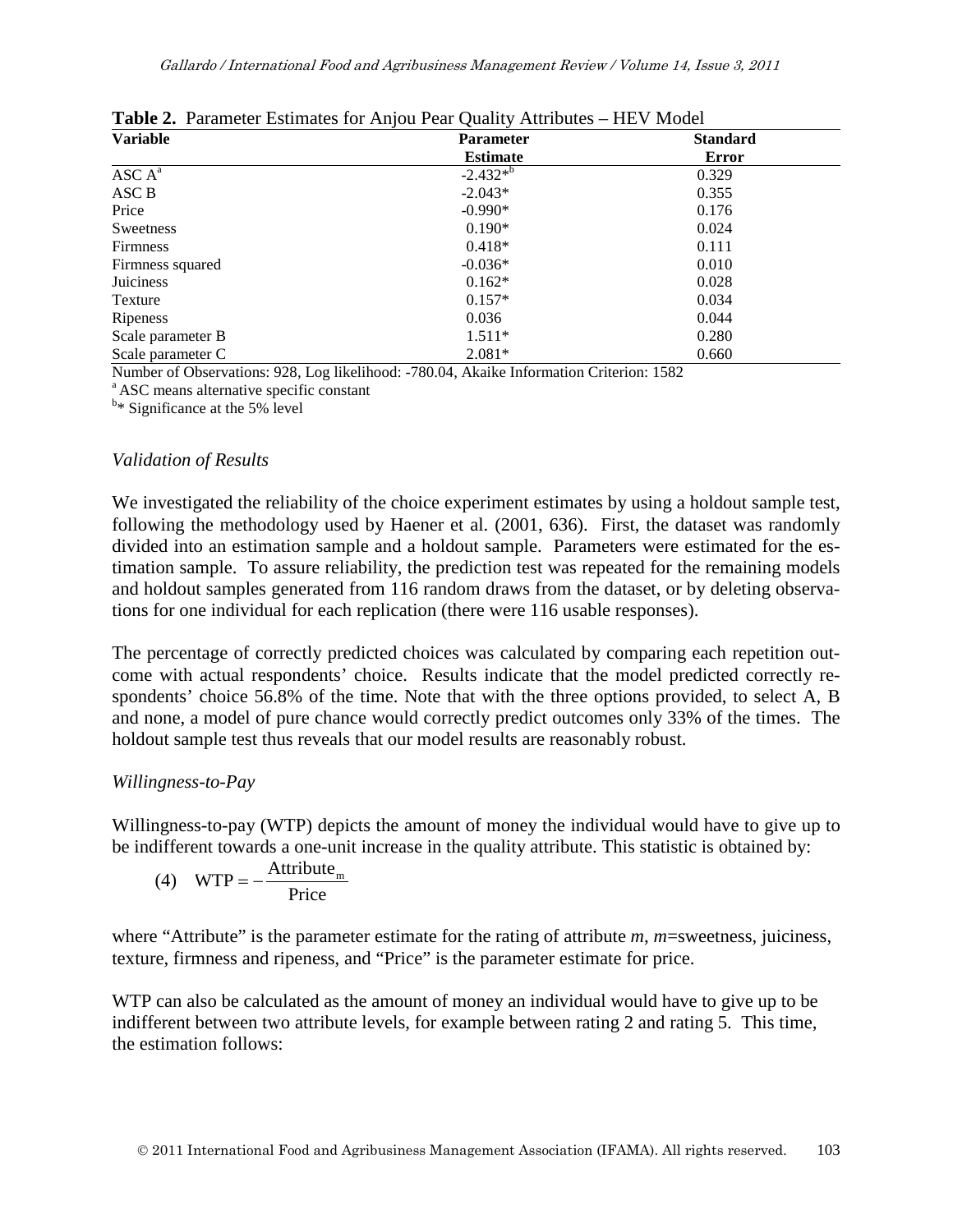(5) WTP = 
$$
-\frac{\text{Attribute}_{\text{m}}(\text{Level}_2 - \text{Level}_1)}{\text{Price}}
$$

Table 3 lists results for WTP under three formats. First, there is the WTP for a one unit increase in the attribute rating, then the WTP for improving from attribute rating two to rating five, and from rating five to eight (in the 1-9 scale). Ripeness was evaluated differently, a one unit increase means one extra day to wait until fully ripe, going from rating two to five and from rating five to eight mean wait three more days to wait until fully ripe. Results imply that consumers are willing to pay more for a one unit increase in sweetness, juiciness, and texture when compared to firmness and ripeness or days to wait until fully ripe. Moreover, consumers seem to prefer softer pears, but this preference seems to decrease once reached a maximum point. Indeed, consumers express a willingness to pay 52 cents/lb when firmness varies from rating 2 to rating 5, however they are willing to discount 13 cents/lb if pears' firmness varies from a rating 5 to a rating 8 (i.e., softness increases). This information is particularly useful to agribusiness managers who are considering new orchard plantings, to select a cultivar with the highest scores for sweetness, texture, and juiciness, compared to other cultivars. Also, calls the attention to warehouses and retailers in that ripeness inducement shall be closely controlled for firmness. Having "too soft" pears might pose a challenge in handling and might not be aligned to consumers' preferences. Table 3 also exhibits the 95% confidence intervals estimated for WTP, via parametric bootstrapping (Krinsky and Robb, 1986, 715).

| ◡                         | ັ                                                |                                                                |                                                    |                                      |
|---------------------------|--------------------------------------------------|----------------------------------------------------------------|----------------------------------------------------|--------------------------------------|
| <b>Quality Attributes</b> | For a 1 unit increase<br>in the attribute rating | WTP(\$/lb)<br>For going from attribute<br>rating 2 to rating 5 | For going from attrib-<br>ute rating 5 to rating 8 | Relative importance<br>of attributes |
| Sweetness                 | 0.19                                             | 0.58                                                           | 0.58                                               | 32.46%                               |
|                           | $(0.15 - 0.26)$                                  | $(0.45 - 0.79)$                                                | $(0.45 - 0.79)$                                    |                                      |
|                           |                                                  |                                                                |                                                    |                                      |
| <b>Firmness</b>           | 0.06                                             | 0.52                                                           | $-0.13$                                            | 6.87%                                |
|                           | $(0.03 - 0.09)$                                  | $(0.32 - 0.72)$                                                | $(-0.31 - 0.02)$                                   |                                      |
|                           |                                                  |                                                                |                                                    |                                      |
| Juiciness                 | 0.16                                             | 0.49                                                           | 0.49                                               | 27.68%                               |
|                           | $(0.13 - 0.21)$                                  | $(0.38 - 0.62)$                                                | $(0.38 - 0.62)$                                    |                                      |
|                           |                                                  |                                                                |                                                    |                                      |
| Texture                   | 0.16                                             | 0.48                                                           | 0.48                                               | 26.85%                               |
|                           | $(0.11 - 0.21)$                                  | $(0.34 - 0.64)$                                                | $(0.34 - 0.64)$                                    |                                      |
|                           |                                                  |                                                                |                                                    |                                      |
| Ripeness <sup>a</sup>     | 0.04                                             | 0.11                                                           | 0.11                                               | 6.14%                                |
|                           | $(-0.03 - 0.12)$                                 | $(-0.09 - 0.35)$                                               | $(-0.09 - 0.35)$                                   |                                      |

**Table 3.** Willingness-to-Pay (WTP) and Relative Importance Estimates for Anjou Pears Quality Attributes

<sup>a</sup> One unit increase in the rating of ripeness means one day extra to wait until fully ripe. Going from rating two to five and going from rating five to eight means wait three days extra to fully ripe.

#### *Relative Importance of Quality Attributes*

An important piece of information for agribusiness new product development or breeding programs is the relative importance of quality attributes to consumers. This information will help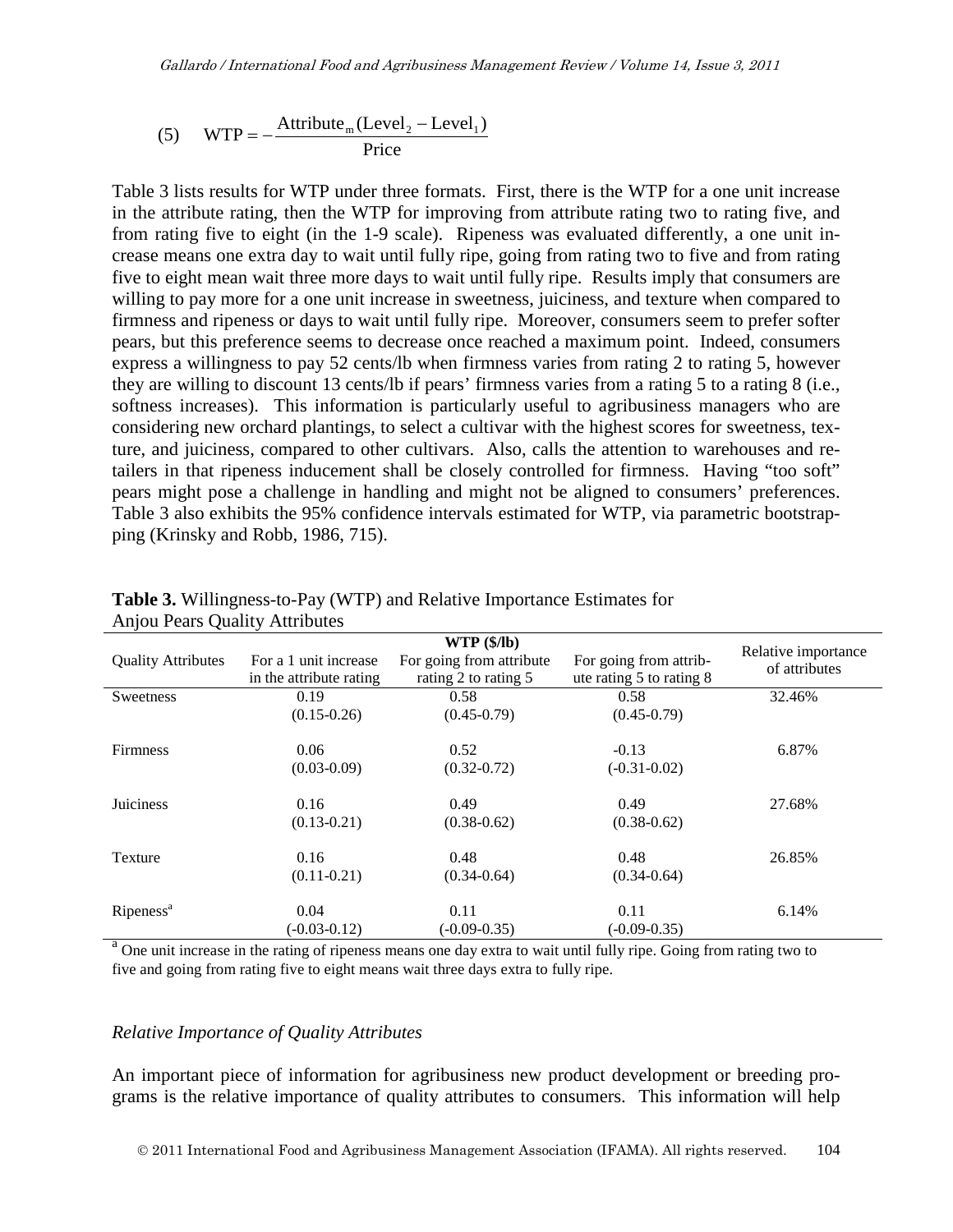set priorities when selecting attributes for a new cultivar. Relative importance is the change in an individual's utility relative to a change in the level of the attribute rating, which is calculated by,

(6) Relative importance = 
$$
\frac{\alpha_{ij}(\text{highest level} - \text{lowest level})}{\sum_{m=1}^{5} \alpha_{ij}(\text{highest level} - \text{lowest level})}
$$

Results, reported in Table 3, indicate that sweetness, juiciness, and texture are the most important quality attributes for pear consumers, with a score of 32.46%, 27.68%, and 26.85%, respectively. Far behind is firmness and ripeness with scores of 6.87% and 6.14%, respectively.

#### *Market Share Estimation*

A useful feature of choice experiments is that it allows for the estimation of potential market share of the goods being analyzed. To illustrate the application of this statistic, we used the average rating scores from the sensory test of the pear samples under the four conditioning protocols described in the Methodology section and presented in Table 4. Market share is calculated by,

(7) Market share 
$$
=
$$
 
$$
\frac{\exp(V_s)}{\sum_{s=1}^{S} \exp(\overline{V_s})}
$$

where  $\overline{V_s}$  represents the utility as depicted in expression (2), with the difference of having the average ratings for each attribute and treatment *s* multiplied by the parameter estimate for each attribute, and *S* represents the set of all pears that can be described with similar attribute ratings to those presented in this study. We assume that the samples, under the four treatments, represent all pears available in the market, and that price is the same across pears (\$1.49 /lb). Market share estimates suggest that pears with sweetness rated as 7.11, firmness 6.97, juiciness 7.95, texture 7.26 and a no wait for full ripeness (pear sample 4, 6-day conditioning) will display a 54.68% share relative to pears with sensory characteristics as described in Table 4.

Table 4 also exhibits instrumental measurements for sweetness, expressed as soluble solids concentration, and firmness, expressed as lbf. About the lack of correlation between ratings for the ideal sweetness and refractometer measurements, note that the purpose of listing instrumental measurements was not to validate how well consumers predicted such values, but to have a close description of what level of sweetness is considered as ideal by consumers. This is the reason why we use the scale 1=not sweet and 9=ideally sweet. It is true that the use of this scale could introduce noise when comparing refractometer measurements and ratings for the ideal pear. However, to make direct comparisons between both measures was not the intention of the experiment. Moreover, it is relevant to consider that, often, the correlation between the perception of sweetness and soluble solids measured with a refractometer could be low, as explained by Kader (2008, 1864). Individuals' perception of sweetness is heavily influenced by fruit aromatic components that are mostly developed as fruit ripens. Thus, one observes higher scores for ideal sweetness in pears with more days of conditioning (pear samples 4 and 3). For firmness we used a different scale (1=hard, 9=soft) and not surprisingly there was a high correlation (-0.95) be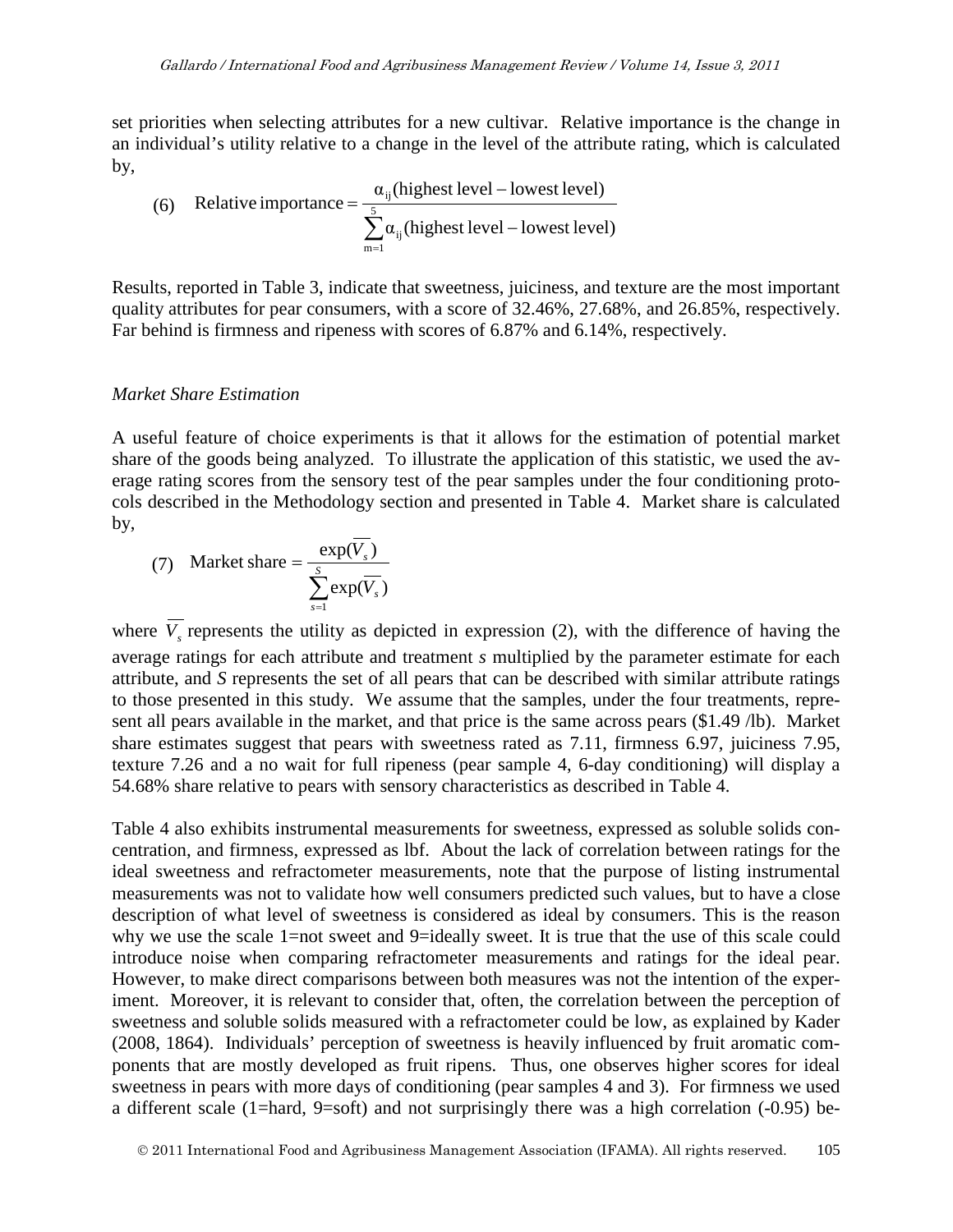tween the instrumental measurement (the higher the resistance in lbf, the firmer the pear) and individual's sensory ratings (scale 1-9, 1=hard, 9=soft).

These results have interesting implications for the industry. First, soluble solids as measured by a refractometer might not be as precise in measuring sweetness as it cannot measure other aromatic components more influential in consumers' perceptions. This underscores the importance of having consumer panels' feedback when evaluating quality characteristics. Second, ethylene treatments applied to pears within days of harvest seems to be a promising alternative to trigger ripening and enhance the quality attributes more valuable for consumers. Also, these results coincide with previous studies in that conditioning Anjou pears appears promising to positively affect consumers' preferences and WTP premiums (Zhang et al. 2010, 105; Gallardo et al. 2011, 452).

|                                            | Pear 1                        | Pear <sub>2</sub>               | Pear <sub>3</sub>                     | Pear 4             |
|--------------------------------------------|-------------------------------|---------------------------------|---------------------------------------|--------------------|
| <b>Quality Attributes</b>                  | No conditioning               |                                 | 2-day conditioning 4-day conditioning | 6-day conditioning |
|                                            | <b>Consumer Liking Scores</b> |                                 |                                       |                    |
| Overall liking                             | 4.33c                         | 4.49c                           | 6.33 <sub>b</sub>                     | 7.48a              |
| $(1=$ dislike extremely, 9=like extremely) | (2.37)                        | (1.95)                          | (1.73)                                | (1.58)             |
| Sweetness                                  | 3.73c                         | 3.93c                           | 5.71b                                 | 7.11a              |
| $(1=not$ sweet, 9=ideally sweet)           | (2.10)                        | (1.91)                          | (1.99)                                | (1.90)             |
| <b>Firmness</b>                            | 4.24c                         | 4.96b                           | 6.38a                                 | 6.97a              |
| $(1 = hard, 9 = soft)$                     | (2.44)                        | (2.03)                          | (1.93)                                | (1.78)             |
| Juiciness                                  | 2.47d                         | 3.17c                           | 5.82b                                 | 7.95a              |
| (1=not juicy, 9=ideally juicy)             | (1.59)                        | (1.97)                          | (2.07)                                | (1.41)             |
| Texture                                    | 4.08c                         | 4.13c                           | 6.03 <sub>b</sub>                     | 7.26a              |
| $(1 = \text{mealy}, 9 = \text{buttery})$   | (2.30)                        | (2.03)                          | (1.99)                                | (1.59)             |
| Ripeness                                   | 6.00                          | 4.00                            | 2.00                                  | 0.00               |
| (number of days to wait until fully ripe)  |                               |                                 |                                       |                    |
|                                            |                               | <b>Instrumental Measurement</b> |                                       |                    |
| Soluble solids (°Brix)                     | 14.94a                        | 14.61b                          | 14.57b                                | 14.52b             |
|                                            | (1.03)                        | (1.04)                          | (1.04)                                | (1.07)             |
| Firmness (lbf)                             | 11.13a                        | 6.11 <sub>b</sub>               | 3.47c                                 | 2.23d              |
|                                            | (1.75)                        | (1.14)                          | (0.68)                                | (0.45)             |
|                                            | Market Share (%)              |                                 |                                       |                    |
|                                            | 8.40                          | 9.80                            | 27.13                                 | 54.68              |
|                                            | $(4.93-14.15)$                | $(6.56 - 14.26)$                | $(24.77 - 28.19)$                     | $(43.48 - 63.77)$  |

**Table 4.** Consumer Liking Scores, Instrumental Measurement for Soluble Solids and Firmness, and Market Share Estimates for Pears under Four Conditioning Protocols.

Lower case letters (a, b, c, and d) should be read by row for each attribute. Differing letters denote statistically significant differences; same letter denote no statistically significant differences.

### **Conclusions**

Findings from this study demonstrate that choice experiments provide useful information for fruit agribusiness managers' decision making. This manuscript presents an empirical application of using a choice experiment to elicit WTP for targeted quality attributes of Anjou pears. There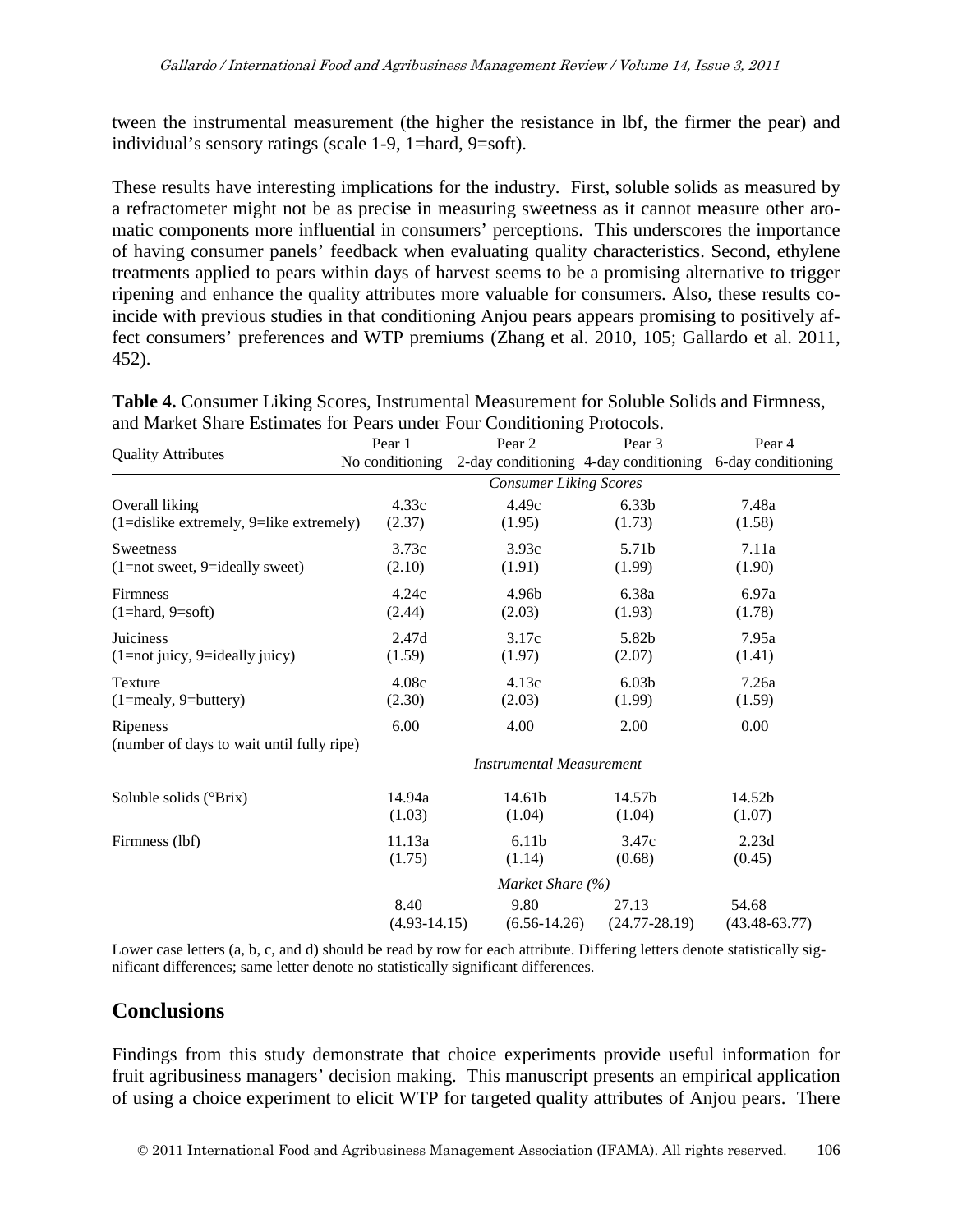is evidence that pear consumers in the Portland metropolitan area are willing to pay \$0.19, \$0.16, \$0.16, and \$0.06 for a one unit increase in pears' sweetness, texture, juiciness, and firmness liking scores, respectively. This information is useful to pear orchard managers who are planning to diversify their operations with new plantings and planning to select pear cultivars that emphasize sweetness, buttery texture, and juiciness. Second, for new product developers in fruit agribusinesses, fruit breeders, it helps in setting priorities when selecting for quality attributes. As such, the relative importance for pear quality attributes is 32.46% for sweetness, 27.68% for juiciness, 26.85% for texture, and 6.87% for firmness. Third, it benefits fruit marketing managers. Marketing strategies seeking to increase pear consumption should emphasize the dessert qualities highlighted by consumers' in this study.

Moreover, findings from this study suggest the potential benefits of conditioning pears or applying ethylene to trigger ripening. This is an important piece of information for warehouse and retail store managers who are contemplating whether or not to invest in conditioning pears. We found that pears two weeks after harvest and under a 6-day conditioning treatment developed an ideal sweetness score of 7.11 (soluble solid concentration  $14.52\%$ )<sup>[3](#page-7-0)</sup>, firmness 6.97 (2.23 lbf), juiciness 7.95, and texture 7.26. A pear with such characteristics will absorb a 54.68% market share when compared with pears receiving different conditioning treatments or no treatments. These results add to the anecdotal evidence suggesting that benefits could be greater than losses as pear shrink at retailer shelf could be decreased if fruit is conditioned. In sum, findings from this study underscore the potential benefits of conditioning to supply pears with optimal and consistent quality.

Finally, findings in this paper provide research-based information for agribusiness managers seeking to diversify their output with new cultivars and/or looking for methods to enhance the fruit attributes most preferred by consumers. Considering that preferences might not be consistent across time or individuals (consumers versus non-consumers), further research into the valuation of quality attributes across different population clusters is required to provide pear agribusiness managers with a more precise tool to forecast novel cultivars acceptance and the potential benefits of alternative postharvest methodologies.

### **Acknowledgments**

This project was funded by the Pear Bureau Northwest. The author acknowledges the contribution of Eugene Kupferman, project leader and Emeritus Professor in the Department of Horticulture and Landscape Architecture at Washington State University Tree Fruit Research and Extension Center, Wenatchee, Washington and Ann Colona, Sensory Manager at the Oregon State University-Food Innovation Center, Portland, Oregon. The author is also grateful to Jayson Lusk, Ron Mittelhammer, the IFAMR Managing Editor, and the anonymous reviewers for their recommendations to improve this manuscript.

<sup>&</sup>lt;sup>3</sup> Note that the use of the scale 1=not sweet, 9=ideally sweet could have influenced this lack of correlation. It would have enhanced our understanding of the interactions between consumers' ratings and instrumental measurements, if we used two scales, one that measure likeness (1=extremely dislike, 9=extremely like) and another that measures intensity (1=not sweet, 9=extremely sweet).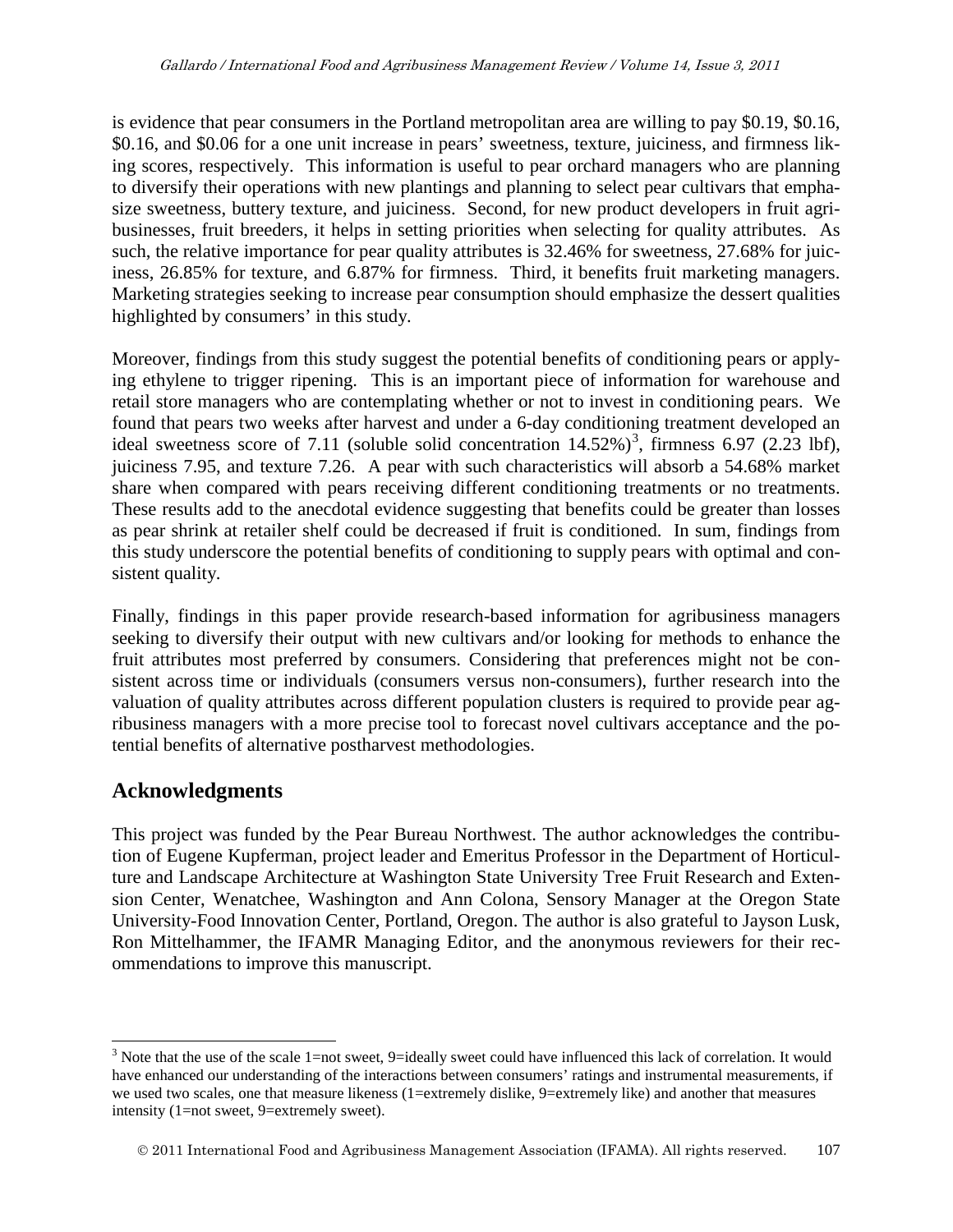### **References**

- Bhat, C. H. 1995. "A Heteroscedastic Extreme Value Model of Intercity Travel Mode Choice." *Transportation Research* 29:471-483.
- Carlsson, Fredrik and Peter Martinsson. 2001. "Do Hypothetical and Actual Marginal Willingness to Pay Differ in Choice Experiments?" *Journal of Environmental Economics and Management* 41:179-192.
- Chang, Jaebong, Jayson L. Lusk, and F. Bailey Norwood. 2009. "How Closely do Hypothetical Surveys and Laboratory Experiments Predict Field Behavior?" *American Journal of Agricultural Economics* 91: 518-534.
- Combris, Pierre, Alexandra Seabra-Pinto, Antonio Fragata, and Eric Giraud-Heraud. "Does Taste Beat Food Safety? Evidence from the "Pera Rocha" Case in Portugal" Paper presented at the 105th EAAE Seminar International Marketing and International Trade of Quality Food Products. Bologna, Italy, March 8-10, 2007.
- Gallardo, R. Karina, Eugene Kupferman, and Ann Colonna. 2011. "Willingness-to-Pay for Optimal "Anjou Pear Quality." *HortScience* 46: 452-456.
- Gamble, Joanna, Sara R. Jaeger, and F. Roger Harker. 2006. "Preferences in Pear Appearance and Response to Novelty among Australian and New Zealand Consumers." *Postharvest Biology and Technology* 41: 38-47.
- Haener, Michel, Peter Boxall, and Wic Adamowicz. 2001. "Modeling Recreation Site Choice: Do Hypothetical Choices Reflect Actual Behavior?" *American Journal of Agricultural Economics* 83: 629-642.
- Jaeger, Sara R. and F. Roger Harker. 2005. "Consumer Evaluation of Novel Kiwifruit: Willingness-to-Pay." *Journal of the Science of Food and Agriculture* 85: 2519-2526.
- Kader, Adel A. 2008. "Perspective flavor quality of fruits and vegetables." *Journal of the Science of Food and Agriculture* 88: 1863-1868.
- Krinsky, Itzhak and A. Leslie Robb. 1986. "On Approximating the Statistical Properties of Elasticities." *Review of Economics and Statistics* 64: 715-19.
- List, John A. and Craig A. Gallet. 2001. "What Experimental Protocol Influence Disparities between Actual and Hypothetical Stated Values?" *Environmental and Resource Economics* 20: 241-254.
- Louviere Jordan J., David A. Hensher, and Joffre D. Swait. Stated choice methods: Analysis and applications. New York: Cambridge University Press (2001).